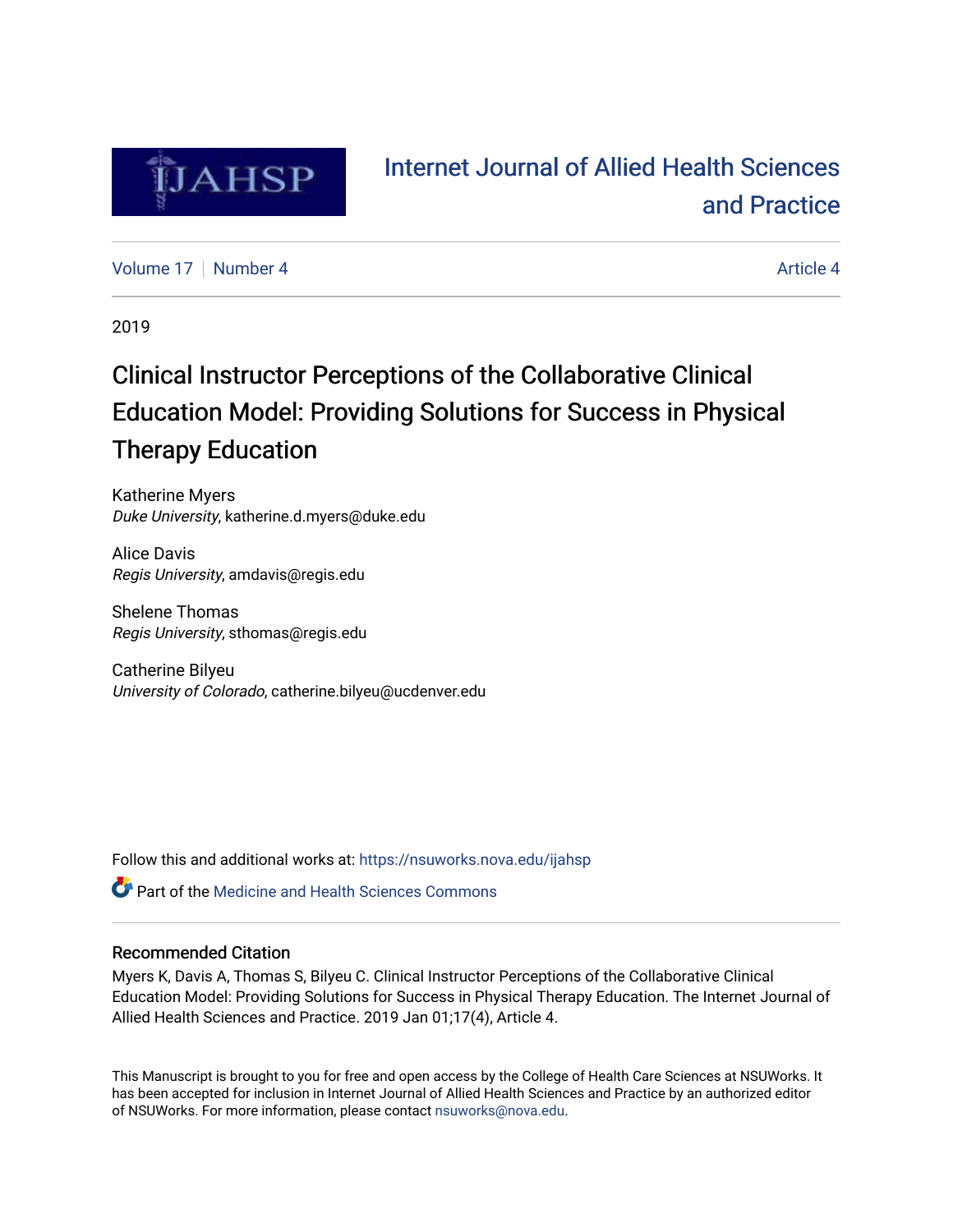# Clinical Instructor Perceptions of the Collaborative Clinical Education Model: Providing Solutions for Success in Physical Therapy Education

# **Abstract**

Purpose: The most common approach to physical therapy clinical education is the one-to-one (1:1) model. The collaborative clinical education model (CCEM) offers an alternative and beneficial approach to education but is not widely utilized within physical therapy. The primary aim of this study was to explore the experiences and perceptions of clinical instructors (CIs) teaching within the CCEM while also receiving structured support from an academic program. Methods: This study used semi-structured interviews before and after the CCEM experience to explore CI perceptions. CIs received formalized support that included pre-experience meetings, a CCEM Toolkit resource, scheduled follow-ups during the experience, and a post-clinical debriefing. Interview transcripts were analyzed using a qualitative data analysis program and collaborative coding process. Results: CIs' perceptions of the CCEM shifted following participation. Participants noted a need to be prepared with appropriate teaching strategies, have frequent communication with the academic program, and have a supportive clinical environment. Conclusion: CI participation in the CCEM is challenged by negative perceptions and lack of experience with collaborative learning. CI perceptions of the CCEM can become more positive after actually teaching in the CCEM; therefore, perceived challenges need to be addressed to increase CI participation. The CCEM may be more widely accepted if CIs' perceived challenges are addressed in partnership with an academic program with intentional CCEM training and support strategies.

# Author Bio(s)

Katherine Myers, PT, DPT is an Assistant Professor and Director of Clinical Education at Duke University's Doctor of Physical Therapy Program in Durham, NC.

Alice Davis, PT, DPT is an Associate Professor and member of the clinical education team at Regis University's School of Physical Therapy in Denver, CO.

Shelene Thomas, PT, DPT, EdD is an Assistant Professor and member of the clinical education team at Regis University's School of Physical Therapy in Denver, CO.

Catherine Bilyeu, PT, DTP is a Senior Instructor and member of the clinical education team at University of Colorado's Physical Therapy Program in Aurora, CO.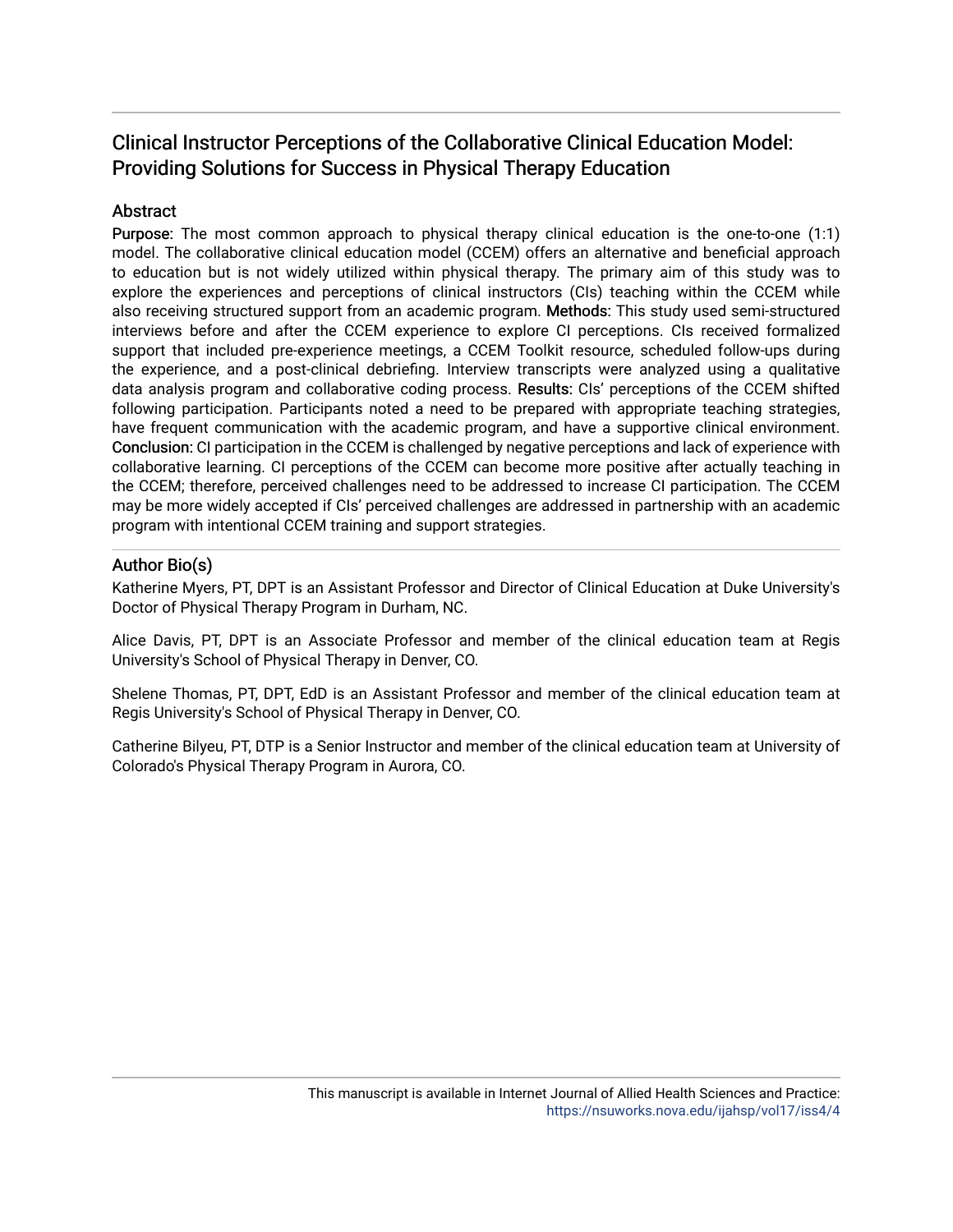

The Internet Journal of Allied Health Sciences and Practice *Dedicated to allied health professional practice and education* **Vol. 17 No.** 4 ISSN 1540-580X

Clinical Instructor Perceptions of the Collaborative Clinical Education Model: Providing Solutions for Success in Physical Therapy Education

> Katherine Myers<sup>1</sup> Alice Davis<sup>2</sup> Shelene Thomas<sup>2</sup> Catherine Bilyeu<sup>3</sup>

- 1. Duke University
- 2. Regis University
- 3. University of Colorado

United States

### **ABSTRACT**

**Purpose:** The most common approach to physical therapy clinical education is the one-to-one (1:1) model. The collaborative clinical education model (CCEM) offers an alternative and beneficial approach to education but is not widely utilized within physical therapy. The primary aim of this study was to explore the experiences and perceptions of clinical instructors (CIs) teaching within the CCEM while also receiving structured support from an academic program. **Methods:** This study used semi-structured interviews before and after the CCEM experience to explore CI perceptions. CIs received formalized support that included preexperience meetings, a CCEM Toolkit resource, scheduled follow-ups during the experience, and a post-clinical debriefing. Interview transcripts were analyzed using a qualitative data analysis program and collaborative coding process. **Results:** CIs' perceptions of the CCEM shifted following participation. Participants noted a need to be prepared with appropriate teaching strategies, have frequent communication with the academic program, and have a supportive clinical environment. **Conclusion:** CI participation in the CCEM is challenged by negative perceptions and lack of experience with collaborative learning. CI perceptions of the CCEM can become more positive after actually teaching in the CCEM; therefore, perceived challenges need to be addressed to increase CI participation. The CCEM may be more widely accepted if CIs' perceived challenges are addressed in partnership with an academic program with intentional CCEM training and support strategies.

**Keywords:** clinical education, clinical instructor, collaborative model, 2:1, physical therapy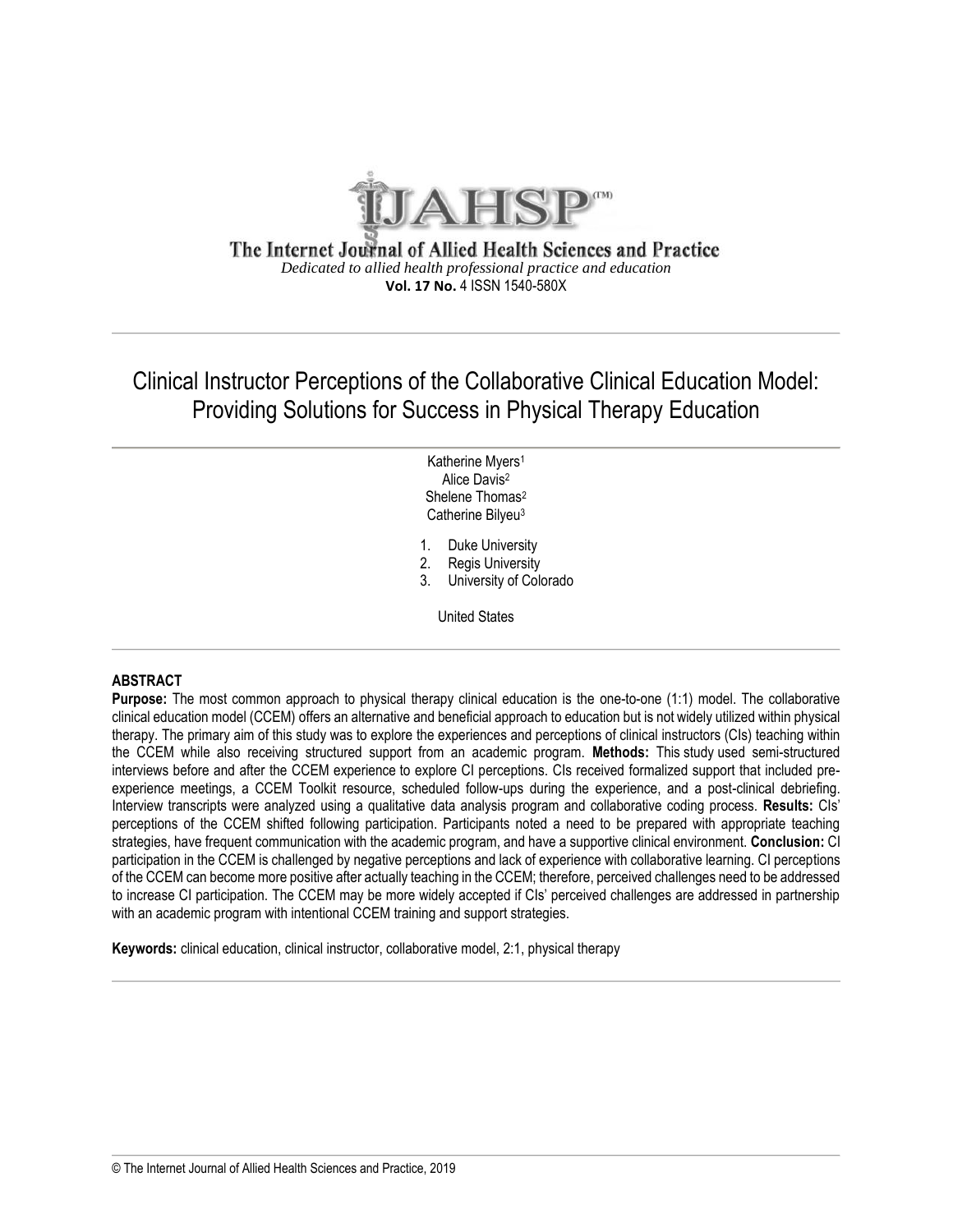### **INTRODUCTION**

With student enrollment in physical therapy education at an all-time high, implementing innovative solutions to address the growing demands for clinical experiences is a top priority for all stakeholders involved in clinical education.1-7 The most common approach to physical therapy clinical education is the one-to-one (1:1) model which consists of one student supervised by one clinical instructor.<sup>3</sup> However, this model faces increasing challenges related to changes in current health care policies, declining reimbursement for physical therapy services, high productivity (>85% direct patient care) and work-related stress for practicing clinicians who serve as clinical instructors.8-13 These challenges, combined with the reliance on the 1:1 model, affect the overall sustainability of the current approaches to clinical education.<sup>3,9,14</sup>

The collaborative clinical education model (CCEM) may provide a way to address these challenges.<sup>4,5,14,15</sup> This model, commonly referred to as the "2:1 model," is defined as two or more students working together under the supervision of one primary clinical instructor (CI). 16,17 Educators within allied health professions, including physical therapy, occupational therapy, speech language pathology, and nursing, have explored the CCEM as an alternative approach to clinical education. 2,15,16,18,19-22 The benefits of the CCEM include peer-to-peer learning, increased productivity, cost-effectiveness, and enhanced CI satisfaction.<sup>5,22-27</sup> Conversely, the research also suggests that CIs perceive that the CCEM will increase their administrative burden, and they do not feel prepared to effectively supervise two learners simultaneously.<sup>10,21,28-30</sup> Although the literature identifies a disconnect between the benefits of the CCEM and the perceived barriers, attempts to address perceived barriers are beginning to emerge in the literature.14,20,21,28

Two neighboring Doctor of Physical Therapy (DPT) programs located in a metropolitan region of the western United States faced similar challenges in securing clinical education placements for students in their geographic region. Both institutions attempted to implement the CCEM with their clinical partners but were unsuccessful in gaining consistent acceptance of the model. In an effort to confront these challenges, the clinical education teams at both institutions collaborated to create a formalized system to educate and support CIs teaching in the CCEM. The system included in-person pre-clinical experience meetings, an innovative CCEM Toolkit resource, scheduled follow-ups with the CIs throughout the experience, and a post-clinical debriefing with the instructors. The aim of this study was to explore the experiences of CIs willing to teach within the CCEM while also receiving structured support from the affiliating academic program.

# **METHODS**

#### **Study Design**

This multicenter, convenience-sampled qualitative study used an exploratory research design and semi-structured interviews as a primary data collection method to assess CI perceptions of and experiences within the CCEM. Exploratory research assists in determining the nature and scope of a problem but does not offer solutions.<sup>31</sup> The institutional review boards at each university approved the research proposals.

#### **Participants**

Participants included three community-based CIs who self-selected the clinical model and affiliate with the two DPT programs involved in this study (Table 1). These CIs, with approval from their Site Coordinator of Clinical Education (SCCE), agreed to teach students using the CCEM during a first or intermediate 8-week, full-time clinical experience, and following an informed consent process, agreed to participate in this study. While all of the participants possessed experience as a CI, none of them had experience teaching in a CCEM during a full-time clinical experience. The supervised students were matched to the clinical sites by their respective program's Director of Clinical Education and were aware that they would be in a 2:1 experience at the time of the match. Only students from the same institution were paired together.

| Table 1: CI Demographic Profiles |                                |                  |                                                 |                                 |  |
|----------------------------------|--------------------------------|------------------|-------------------------------------------------|---------------------------------|--|
|                                  | Years<br>practicing as a<br>PT | Years as<br>a Cl | Number of<br>students mentored<br>prior to CCEM | Practice setting                |  |
| Participant #1                   | 15                             |                  | 18                                              | <b>Skilled Nursing Facility</b> |  |
| Participant #2                   | 4.5                            | 3.5              |                                                 | Acute Hospital                  |  |
| Participant #3                   | 7.5                            | 6.5              | 20                                              | <b>Acute Hospital</b>           |  |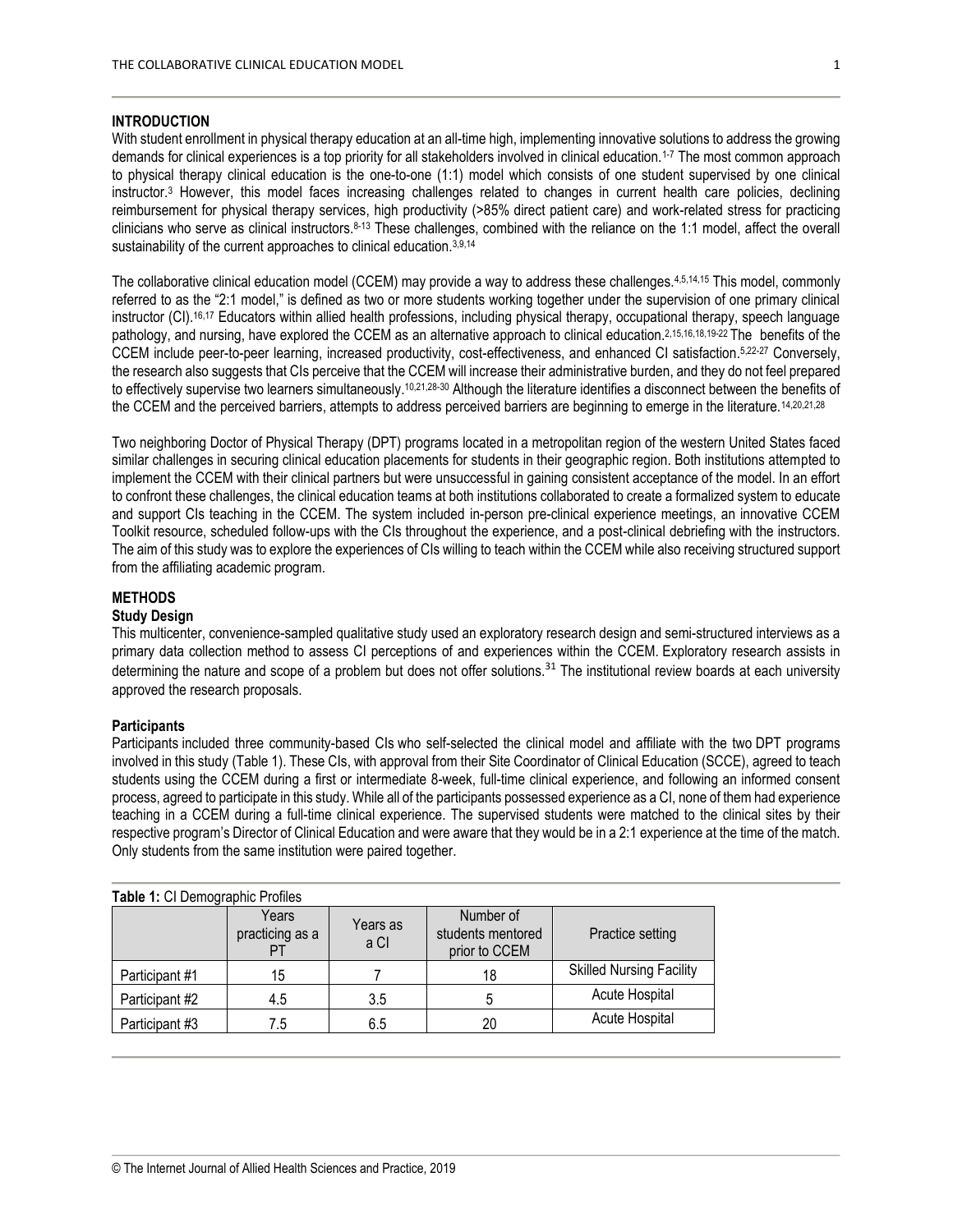# **Instrumentation and Procedures**

#### *Interviews*

The participant interviews occurred before and after teaching in the CCEM. The interview guide (Table 2) was based on topicareas cited in the literature that were consistent with the aim of this study.<sup>1,21</sup> Participants were interviewed 2 to 4 weeks prior to the start of the clinical experience and again 1 to 3 weeks following the end of the experience. To reduce potential bias, the researchers alternated conducting pre- and post-experience interviews with other members of the research team.

| Table 2: Interview Guide                                                                                                                                                                                                                                                                                                                                                                                                                                                                                                                                                                                                                                                                                                                                                                                                                                                                                                                                                                                                                                                                                                               |                                                                                                                                                                                                                                                                                                                                                                                                                                                                                                                                                                                                                                                                                                         |  |  |  |
|----------------------------------------------------------------------------------------------------------------------------------------------------------------------------------------------------------------------------------------------------------------------------------------------------------------------------------------------------------------------------------------------------------------------------------------------------------------------------------------------------------------------------------------------------------------------------------------------------------------------------------------------------------------------------------------------------------------------------------------------------------------------------------------------------------------------------------------------------------------------------------------------------------------------------------------------------------------------------------------------------------------------------------------------------------------------------------------------------------------------------------------|---------------------------------------------------------------------------------------------------------------------------------------------------------------------------------------------------------------------------------------------------------------------------------------------------------------------------------------------------------------------------------------------------------------------------------------------------------------------------------------------------------------------------------------------------------------------------------------------------------------------------------------------------------------------------------------------------------|--|--|--|
| <b>Pre-Clinical Experience Questions</b>                                                                                                                                                                                                                                                                                                                                                                                                                                                                                                                                                                                                                                                                                                                                                                                                                                                                                                                                                                                                                                                                                               | <b>Post-Clinical Experience Questions</b>                                                                                                                                                                                                                                                                                                                                                                                                                                                                                                                                                                                                                                                               |  |  |  |
| How many years of clinical experience do you have?<br>$\bullet$<br>How many years have you been a clinical instructor?<br>$\bullet$<br>How many students have you supervised?<br>Are you an APTA credentialed clinical instructor?<br>$\bullet$<br>In what setting do you practice?<br>$\bullet$<br>What is your experience with different models of clinical<br>$\bullet$<br>education?<br>What is your impression of the 2:1 model?<br>$\bullet$<br>What kind of training, if any, do you feel a clinical<br>$\bullet$<br>instructor should have before teaching in the 2:1<br>model?<br>What is the role of the academic program in clinical<br>$\bullet$<br>education?<br>How does the role of the academic program change<br>$\bullet$<br>during the 2:1 experience, if at all?<br>What concerns or fears do you have for teaching in the<br>$\bullet$<br>$2:1$ model?<br>What do you perceive to be the challenges for the 2:1<br>$\bullet$<br>model?<br>What are some of the benefits to the 2:1 model?<br>$\bullet$<br>What do you perceive the role of the CCCE to be when<br>$\bullet$<br>a CI is teaching in the 2:1 model? | What was your experience or impression with the<br>$\bullet$<br>collaborative model?<br>What kind of training do you feel a CI should have when<br>teaching in the 2: 1 model?<br>What is the role of the academic program in clinical<br>$\bullet$<br>education?<br>How does the role of the academic program change<br>$\bullet$<br>during the 2:1 model, if at all?<br>What were some of the challenges with the 2:1<br>$\bullet$<br>collaborative model?<br>What were some of the benefits to the 2:1 model?<br>$\bullet$<br>What was the role of the CCCE during the 2:1<br>$\bullet$<br>experience?<br>What do you perceive the role of the CCCE to be when<br>a CI is teaching in the 2:1 model? |  |  |  |

#### *Toolkit Resource*

The "Collaborative Model of Clinical Education Toolkit," a reference document designed by the researchers, was provided to each CI at the conclusion of the pre-experience interview. The researchers chose to provide it after the interview so as to more accurately capture the CI's perceptions of the 2:1 model prior to any specific training.

The Toolkit included information in three sections: 1) roles and responsibilities of clinical education stakeholders that are unique to the 2:1 model, 2) suggestions and guidelines for structure and progression of a CCEM clinical experience, and 3) suggested approaches to common challenges faced by clinical instructors teaching within this model. Content included recommended CI preparation strategies, weekly schedule templates, and general strategies to manage typical challenges faced in the CCEM such as low census and divergent student performance. The Toolkit was compiled as a simple document that could be shared as a hard copy and/or electronically. CIs and researchers reviewed each section of the Toolkit together. Researchers explained each individual section and provided the CIs with an opportunity to ask questions and discuss anticipated challenges.

### *CI Support during the Clinical Experience*

CIs received structured support from the academic programs throughout the clinical experience. As the rotation began, the researchers sent weekly electronic communication to the CIs, inquiring about student progress and any challenges the CI was facing, as well as answering any questions that may have arisen. At the midterm of the clinical experience, each CI received a check-in by phone or with a detailed email. The researchers queried CIs regarding overall student performance, as well as any concern on the CIs' part that the CCEM was affecting the students/ experience. Researchers also assessed each student's performance with a thorough review of the Clinical Performance Instrument (CPI) evaluation to ensure students were meeting academic program expectations. The formal weekly check-ins were discontinued when it was apparent that students were meeting midterm academic expectations and there was no indication that the CCEM was negatively impacting the experience. Participants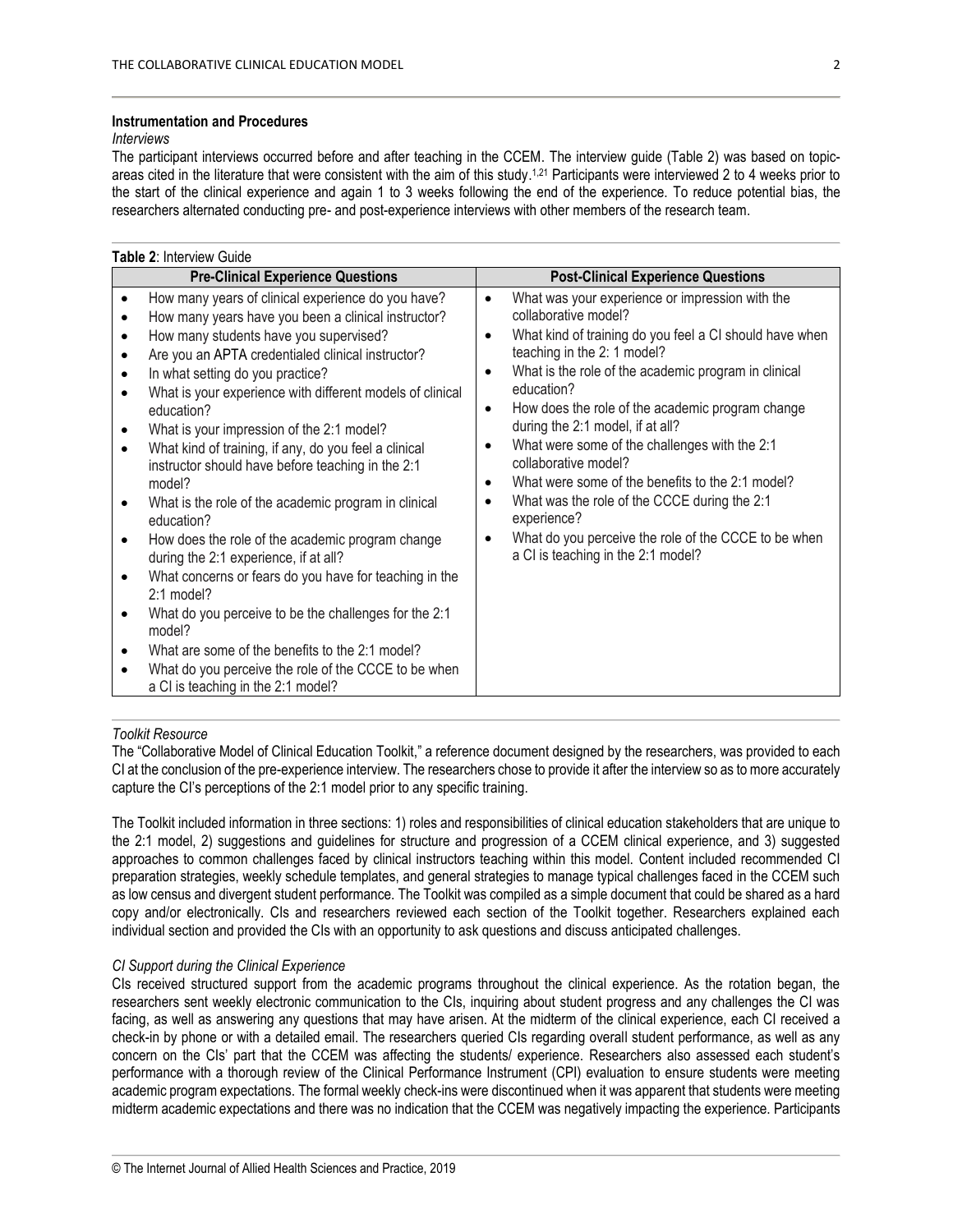were instructed to contact the academic faculty if challenges arose in managing the students' experience, including if the students' performances began to diverge, if personality differences emerged that impacted the collaborative experience, or challenges emerged in the clinical environment such as low census or patient availability.

#### **Data Analysis**

Data from pre- and post- interviews were audio recorded and transcribed verbatim to assure accuracy and authenticity. To reduce bias, each member of the 4-person research team hand-coded an anonymized transcript. Following independent coding, the research team entered the codes into the data analysis program, NVivo, to substantiate major and minor themes (QSR International Pty. Ltd., Doncaster, Victoria Australia, version 2.0.163™). Results from the NVivo analysis were discussed by the research team until consensus on the final interpretation of the theme was reached. This process of centralizing themes to find harmony and then verifying with all researchers, assures data consensus and reliability.<sup>32</sup> Respondent validation was performed through solicitation of feedback by a randomly chosen research participant who reviewed the major themes and agreed they accurately represented the participant experience.

# **RESULTS**

Three major themes and related sub-themes emerged through the data analysis process: Benefits and Challenges, Inexperience with the model, and Roles and Responsibilities. Figure 1 demonstrates how the themes coexist and can intersect to impact a CI's perceptions and experience with the CCEM.



**Figure 1:** Themes and sub-themes from data analysis

#### **Theme 1: Benefits and Challenges**

Participants discussed the benefits and challenges of the CCEM in both the pre-experience and post-experience interviews. CI perceptions of what constituted a benefit or challenge with the CCEM shifted in focus after experiencing teaching in the CCEM.

#### *Benefits:*

Prior to teaching in the CCEM, CIs focused on the anticipated benefits to student learning in a peer-learning model. After the experience, participants continued to identify benefits related to student learning specific to peer-to-peer learning that occurs in a collaborative model. Comments around productivity pressures, which was identified prior to the experience as a barrier, shifted to an unexpected benefit after implementation of the model. CI productivity in the CCEM transformed into a benefit in their workload expectations.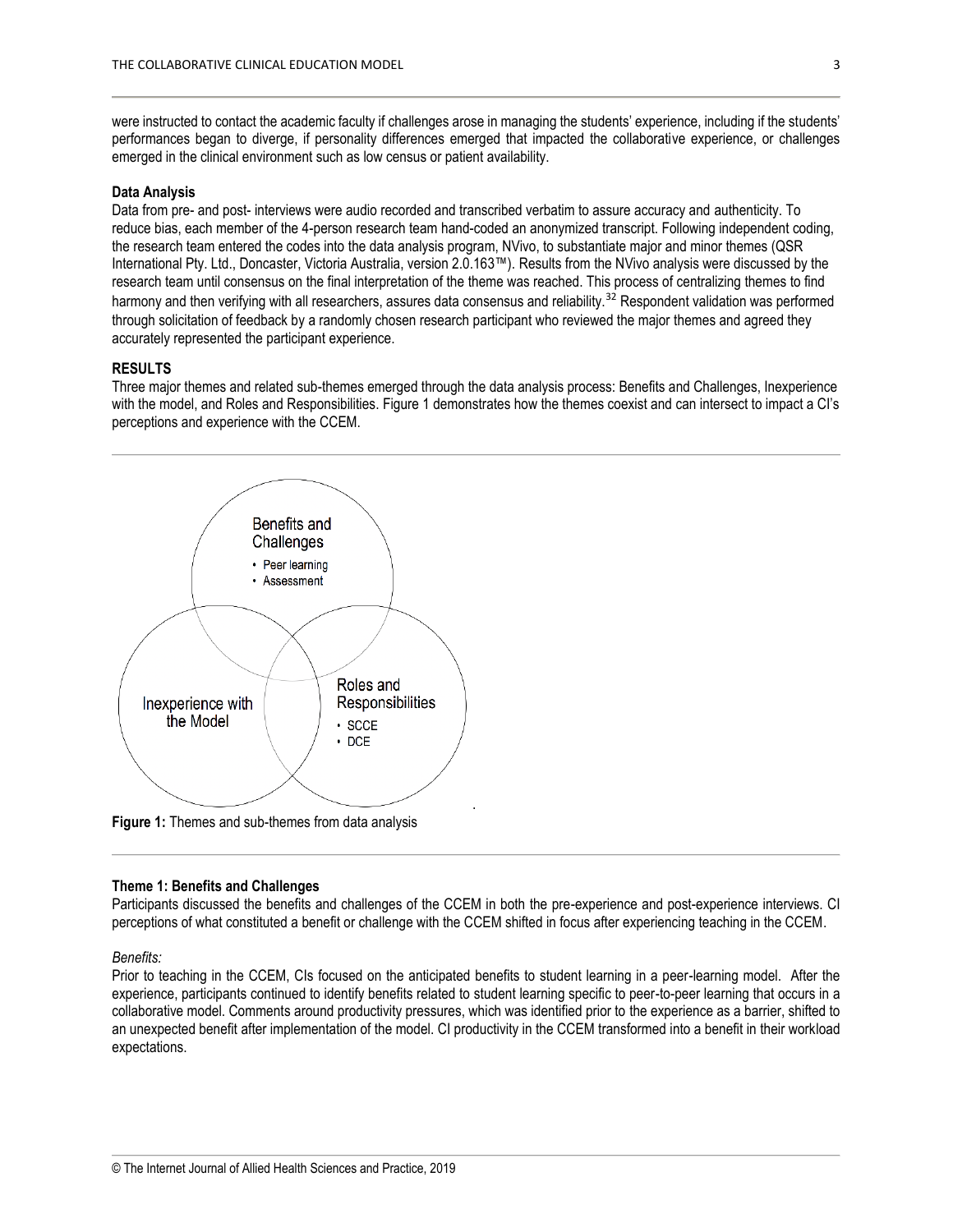"I see it being very beneficial for the students where it may be easier for them to approach a peer about an issue. It's a collaborative model; it's nice to have them have the opportunity to collaborate with a peer as opposed to an instructor." – Participant 2 (pre-experience)

"To be able to see them have that conversation back and forth. You can actually see the learning happening, and make sure that it is happening."

– Participant 3 (post-experience)

"Certainly, my productivity was much better than it normally is. I don't know how it would compare to just one student versus two, but it was definitely better than when it's just me alone."

– Participant 3 (post-experience)

*Challenges:*

Similar to the benefits, CIs spoke of the challenges related to the CCEM in both interviews, yet the focus of the comments shifted. The pre-experience interviews focused on fears and concerns related to workload demands and meeting the expectations of their role in the facility. After the experience, the participants continued to identify challenges, but rather than focus on the general challenges of the model, the CIs noted a need for more specific strategies to manage the assessment of two students, as well as mechanisms to overcome unanticipated teaching challenges. Despite these topics being included in the Toolkit resource, no participant specifically referenced the Toolkit when discussing these challenges.

"I think it will take up a bit more time during the day and working in acute care, where productivity is very highly emphasized, we don't have a ton of specified time just for students."

– Participant 2 (pre-experience)

"I think after the experience, [the challenges were] the CPI. Filling it out for both students and going over both of them, was twice as much time."

– Participant 3 (post-experience)

"I think it would be nice, from a school perspective in general or a CI perspective, to have more information about resources for a 2 to 1. But either having a way to talk to other people who have done a 2 to 1 or suggestions for things that work really well coming from the school."

– Participant 2 (post-experience)

# **Theme 2: Inexperience with the Model**

In both pre and post interviews, CIs referenced a lack of experience with any other model besides the traditional 1:1 model. During the pre-experience interviews, CIs admitted to a lack of knowledge and an absence of direct experience with the CCEM. No participant had taught full-time students in the CCEM model, nor had experienced it as students themselves. To prepare for this new experience, CIs gathered most of their information about the CCEM from secondhand reports, relying on what colleagues near them had heard or experienced. These subjective reports from others exposed the participants to challenges their colleagues had experienced without expressing strategies on how to manage two students concurrently. Comments during pre-experience interviews reflected anxiety related to a lack of understanding or knowledge of how to manage the stressors of teaching two students. The interviewees reported a lack of insight in this alternative model. While inexperience of the model remained a common theme after the experience, the responses shifted away from anxiety regarding the model toward a recommendation to train CIs on the strategies of managing two students at once. CIs suggested creating a training session for other instructors like themselves who had not taught in the model before to educate them more about the strategies of managing two students.

"I don't think I've had any [training], so hopefully it can be successful without a lot. I guess I've seen it be successful without a lot of training or experience."

– Participant 3 (pre-experience)

"I think it would be nice, too, from a school perspective in general or a CI perspective to have more information about resources for a 2 to 1."

– Participant 2 (post-experience)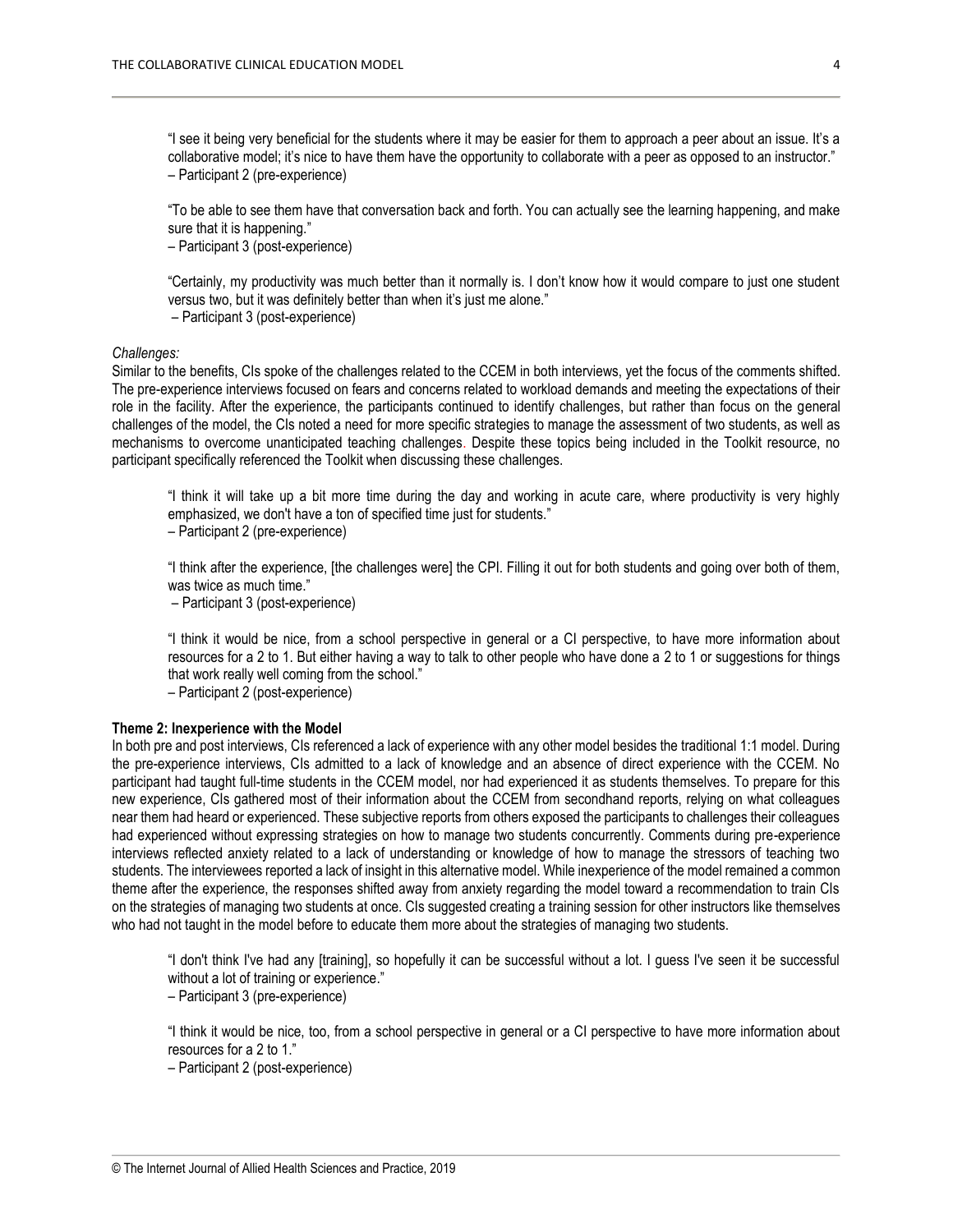"I think maybe [creating] an online module or a two-hour training, in person, where you can actually ask questions, I think would be helpful."

– Participant 3 (post-experience)

# **Theme 3: Roles and Responsibilities**

#### *Clinical Faculty*

In both interviews, participants commented on the high level of support needed from the Site Coordinator of Clinical Education (SCCE). Prior to the clinical experience, participants viewed the SCCE as the connection between the clinical site and academic program and acknowledged the importance of creating a "strong bridge" between these two stakeholders. Additionally, the participants perceived the need for the SCCE to be accessible and available. After the experience, the comments remain characteristically similar with each participant commenting multiple times on the SCCE being "accessible" and "involved."

"I feel like the [SCCE] may have had to provide me a little bit more support because I'm new to the model." – Participant 2 (pre-experience)

"I actually think that in some ways he was pretty supportive, our [SCCE,] in terms of if we were doing more things, like just trying to schedule extra coverage around the time of midterms, trying to schedule some extra coverage during that first week."

– Participant 1 (post-experience)

# *Academic Program*

Participants highlighted the roles and responsibilities of the academic program in both pre- and post-experience interviews. Prior to the experience, CIs emphasized communication and availability as key characteristics of academic programs supporting CIs teaching in the CCEM. After teaching in the CCEM, the participants again placed an emphasis on the supportive role of the academic program, including being available for assistance in the face of challenges during the experience. In the post-experience interviews, participants also suggested a new responsibility for the academic program when using this model. CIs suggested academic programs should be matching students in an intentional manner to maximize the compatibility of the student learners. CIs noted in post-experience interviews that an important contributor to the success of the CCEM experience was the ability for the students to be successful in a peer-learner model. Participants suggested academic programs consider specific student attributes when matching students together. Participants identified traits such as self-direction of learning, ability to give and receive feedback effectively, and adaptability as especially valuable to this model. Once again, participants did not reference the specific Toolkit as a resource when facing challenges, but instead emphasized the need for open access to the academic faculty.

"I think it's really important to have good communication between the site and the program, just a good relationship so that things can be discussed, issues can be talked about, even just progress so that nothing's a surprise. So overall, I think a lot of information and communication beforehand and during." – Participant 2 (pre-experience)

"I do think [the academic program role needs to demonstrate] being there and being supportive and being involved, which I think [these academic programs] always do. I think it's also up to the CI to make sure that they're in constant communication [with the academic program]. It's probably just even more critical in this model. – Participant 3 (post-experience)

"I don't know if [academic programs] are going to do some training [with the student]. I think that would be a good piece to bring in to be able to really assess your own performance with someone else's, too.

– Participant 3 (post-experience)

"I do think [the success of CCEM] would be very dependent on the two students [ability to work together]."

– Participant 3 (post-experience)

#### **DISCUSSION**

This study intended to explore the experiences of CIs teaching in the CCEM and to understand how CI needs and perceptions intersect with the structured academic program support provided by the authors. The results of this study reinforce findings in current literature in that participants recognized the benefits of the CCEM to student learning but initially seemed cautious about participating in the CCEM due to perceived challenges.<sup>1,4,15,19,33</sup> This study builds on related literature by exploring how clinical instructors' perceptions of the CCEM change after first-hand teaching experience. Analysis of our results also cast new light on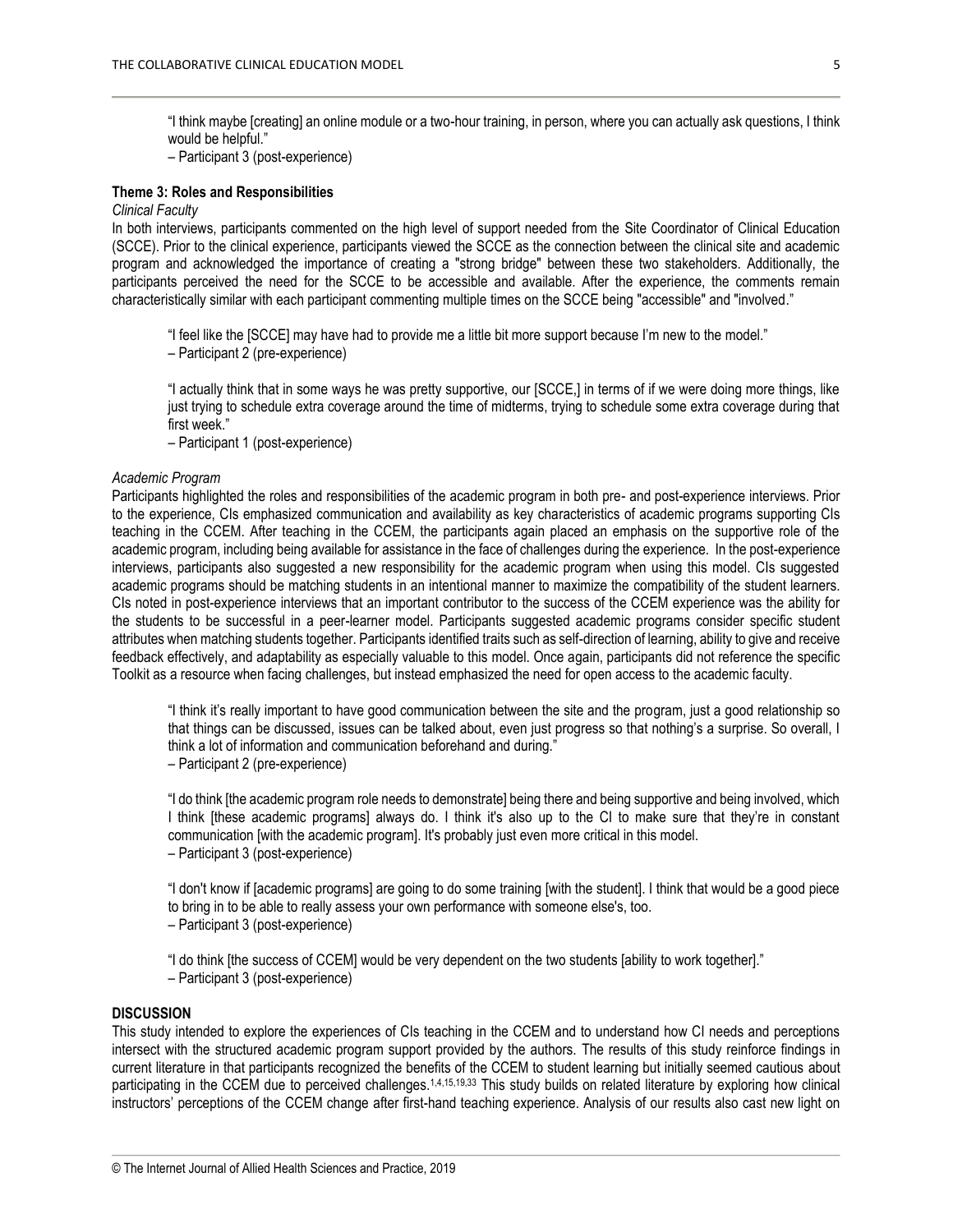how important the relationship is between academic institutions and clinical sites when addressing actual challenges and perceived barriers of the CCEM.

## **Perceptions Change with Experience**

The major interview themes revealed a change in participants' attitudes and perceptions about the CCEM after the experience. In the pre-experience interviews, CIs voiced hesitancy to participate, as well as general concerns related to workload, productivity, and managing a student team. Lacking direct experience with the CCEM, our study participants relied on past knowledge from teaching in the 1:1 model or on their colleagues' stories of the CCEM to shape their perceptions. Neither source was reported to help CIs build confidence or trust in their own abilities to teach successfully in this model. According to social cognitive theory, information about a model combined with observation of others' negative experiences or failures within a performance model can adversely affect an individual's confidence and self-efficacy.<sup>34</sup> The fear related to inexperience itself may create the primary barrier to CI acceptance of the CCEM. 10,20,29,30

Previous studies have demonstrated that a positive shift in CI perception of the CCEM can occur simply by teaching in the model.2,21,33 Furthermore, prior studies have shown that CIs who have taught in the CCEM perceive it to be a better learning experience for the students.<sup>4,15,35</sup> Indeed, participants in this study actually found their anticipated barriers, such as workload and productivity demands, were not as great as originally expected.

Therefore, if CI participation is an effective way to change CI perceptions about the CCEM, then overcoming these negative perceptions and presumed difficulties of the CCEM is paramount to the acceptance of the model as a mainstream approach to teaching.2,21 Inexperienced CIs require a combination of positivity and pragmatism to overcome their anxiety about participating in the model.<sup>21</sup> Collaboration between academic programs and the clinical site to provide support and resources may be a useful strategy to overcome perceived barriers and improve implementation of the CCEM by CIs.

## **Partnership**

It is important in any clinical education model that academic programs remain accessible and available to the CI.<sup>21,25,36</sup> In this study, participants anticipated a greater need for communication with the academic program during the CCEM, and this perception remained unchanged post-experience. This consistent perception suggests that academic programs have a responsibility in the CCEM to remain actively involved and accessible to the CI throughout the entirety of the experience.

Participants also suggested the academic programs could provide earlier support for the CCEM through the student-pairing and site match processes. CIs have historically viewed the process of matching students to site and/or CI for any type of clinical experience as an important responsibility of the academic program.18,21,37 In the CCEM, the academic program's responsibility expands to consideration of both the dynamic of the student pair and the dynamic between students and CI.<sup>38</sup> Participants in this study stressed the importance of the academic program's role in the student-pairing and match process, including the academic program's responsibility to identify students that might be most successful in the CCEM experience. Participants identified student characteristics consistent with the definition of an adult-learner, including autonomous learning, self-direction and collaboration.<sup>39</sup>

#### **Providing Structured Academic Support**

Previous literature identified the necessity of CI support to promote successful teaching in the CCEM.3.15,19,21,29,33,38 Therefore, the CIs in this study received specific support and preparation before teaching in the model. Two facets of the support included consistent communication with the academic program, as well as a tangible resource that CIs could utilize throughout the clinical experience. This led to the creation of the Toolkit. The study results, however, do not specifically highlight the Toolkit's utility or impact. The fact that interviewers did not ask specific questions about the structured support or the Toolkit likely influenced this finding. Additionally, participants only had one opportunity to review the document with the researchers. This single touch-point may have been insufficient for creating value in the resource, as repeated facilitation of new clinical teaching skills over a period of time is important for clinical faculty development.<sup>40</sup> However, in post-experience interviews, CIs recognized the importance of the academic program's role. This may imply that the Toolkit, combined with the ongoing communications and structured support provided by the academic programs, contributed to the CIs' heightened awareness of the important role the academic program plays in the success of the CCEM.

The results of this study reveal that academic support of the clinical site may need to extend beyond the CI. National conversations highlight the role of the SCCE as crucial to the culture of the clinic.<sup>25,41</sup> A positive and supportive clinic culture is a major factor in the experience of both CIs and students during clinical experiences.<sup>25</sup> In our study, the participants anticipated that the SCCE would need to be more accessible to support the CIs throughout the CCEM experience. Afterwards, this perception shifted from an SCCE that was not just accessible, but actively involved throughout the experience as well. This suggests that training and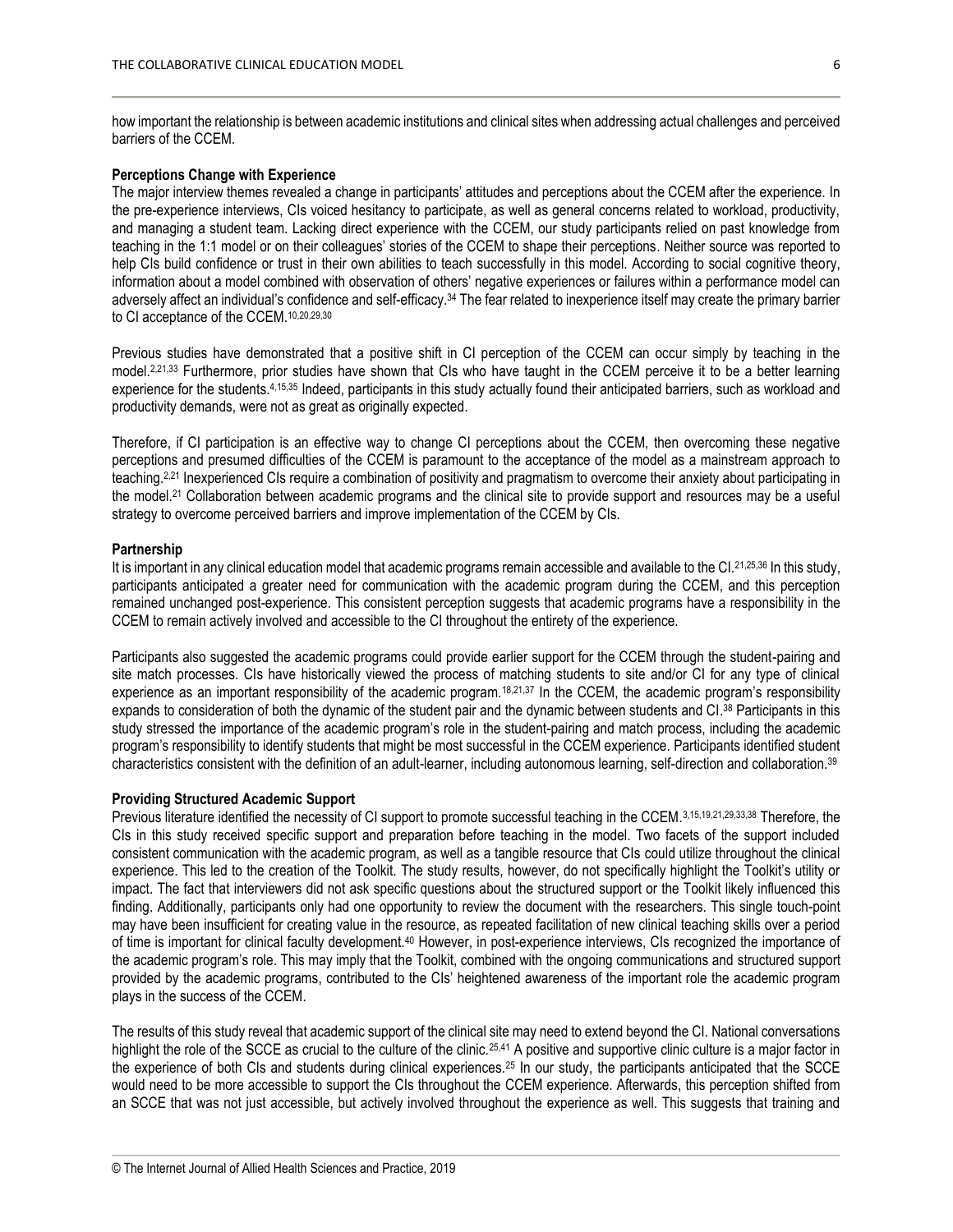preparation for the CCEM model should involve both SCCEs and CIs in order to support and reinforce a positive culture at clinical sites.

# **LIMITATIONS AND FUTURE CONSIDERATIONS**

This study adds to discussion of the CCEM in physical therapy education, particularly in the domains of academic-clinical partnership and implementation strategies. As previously discussed, it is important to consider that the interview questions were broad and did not specifically request feedback on the formalized support system or the utility of the CCEM Toolkit resource. Although the changes in CI perceptions cannot be explicitly linked to the formalized support system initiated by the researchers, the role of the academic program in supporting, training, and preparing CIs appears to remain central to success. Related future research includes exploration of a more dynamic delivery method for CI training, as well as consideration of best timing and content of academic support during the experience. The findings of this study provide a foundation for future investigation into innovative strategies to support CIs teaching in the CCEM in increasingly complex healthcare environments. In addition, much of the prior research on the CCEM looks at its utility with other healthcare disciplines in countries with variable health systems, most notably Australia, the United Kingdom, and Ireland. This study adds to the literature examining physical therapy clinical education models specifically within the complex United States healthcare system.

The small sample size and single-setting application limits the ability to generalize the study results. It is important to note that two of the major inpatient practice areas are represented – subacute rehabilitation and acute care. The findings justify further research with a larger sample size examining the adoption and utility of the CCEM in other settings, particularly general outpatient facilities, where the bulk of physical therapy practice occurs.<sup>42</sup>

This study did not examine student assessment of the CI teaching or of the learning experience itself. The authors chose to focus on CI perceptions of teaching in the CCEM to address a gap in current literature. However, the participants in this study noted that the student-pairing was an important aspect of the CCEM experience, and further exploration of the impact of intentional matching processes and academic program support on student experience would be a valuable addition to the CCEM literature.

### **CONCLUSION**

The collaborative clinical education model benefits multiple stakeholders in clinical education and offers one way to address the need for an alternative and potentially more sustainable approach to physical therapy clinical education. Clinical instructors' negative perceptions and inexperience with the CCEM remains a barrier to its utilization. Prior to teaching in the CCEM, the participants in this study reported feeling unprepared to manage students while meeting their facility expectations and identified a need for consistent support from the academic program. Their experience of teaching in the CCEM resulted in more positive perceptions of the CCEM, possibly aided by the intentional and structured support provided by the academic program. By addressing the perceived barriers with training, an intentional student match process, and on-going communication and support, the academic program may contribute to increased CI participation within the CCEM resulting in a more sustainable approach to this model of clinical education.

# **REFERENCES**

- 1. Baldry Currens J. The 2:1 Clinical Placement Model: Review. Physiotherapy. 2003;89(9):540-554.
- 2. Baldry Currens J, Bithell CP. The 2:1 Clinical Placement Model: Perceptions of clinical educators and students. Physiotherapy. 2003;89(4):204-218.
- 3. Lekkas P, Larsen T, Kumar S, et al. No Model of Clinical Education for Physiotherapy Students is Superior to Another: a systematic review. Aust J Physiother. 2007;52:19-28.
- 4. Moore A, Morris J, Crouch V, Martin M. Evaluation of Physiotherapy Clinical Educational Models: Comparing 1:1, 2:1, and 3:1 Placements. Physiotherapy. 2003;89(8):489-501.
- 5. Pabian P, Dyson J, Levine C. Physical therapist productivity using a collaborative clinical education model within an acute care setting: A longitudinal study. J Phys Ther Educ. 2017;31:11-17.
- 6. Commission on Accreditation in Physical Therapy Education. Quick Facts. Available at: [http://www.capteonline.org/uploadedFiles/CAPTEorg/About\\_CAPTE/Resources/Aggregate\\_Program\\_Data/Aggregate](http://www.capteonline.org/uploadedFiles/CAPTEorg/About_CAPTE/Resources/Aggregate_Program_Data/AggregateProgramData_PTPrograms.pdf#search=%22fact) [ProgramData\\_PTPrograms.pdf#search=%22fact](http://www.capteonline.org/uploadedFiles/CAPTEorg/About_CAPTE/Resources/Aggregate_Program_Data/AggregateProgramData_PTPrograms.pdf#search=%22fact) Accessed April 20, 2018.
- 7. Davies R, Hanna E, Cott A. "They put you on your toes": Physical Therapists' Perceived Benefits from and Barriers to Supervising Students in the Clinical Setting. Physiother Can. 2011;63(2):224-233.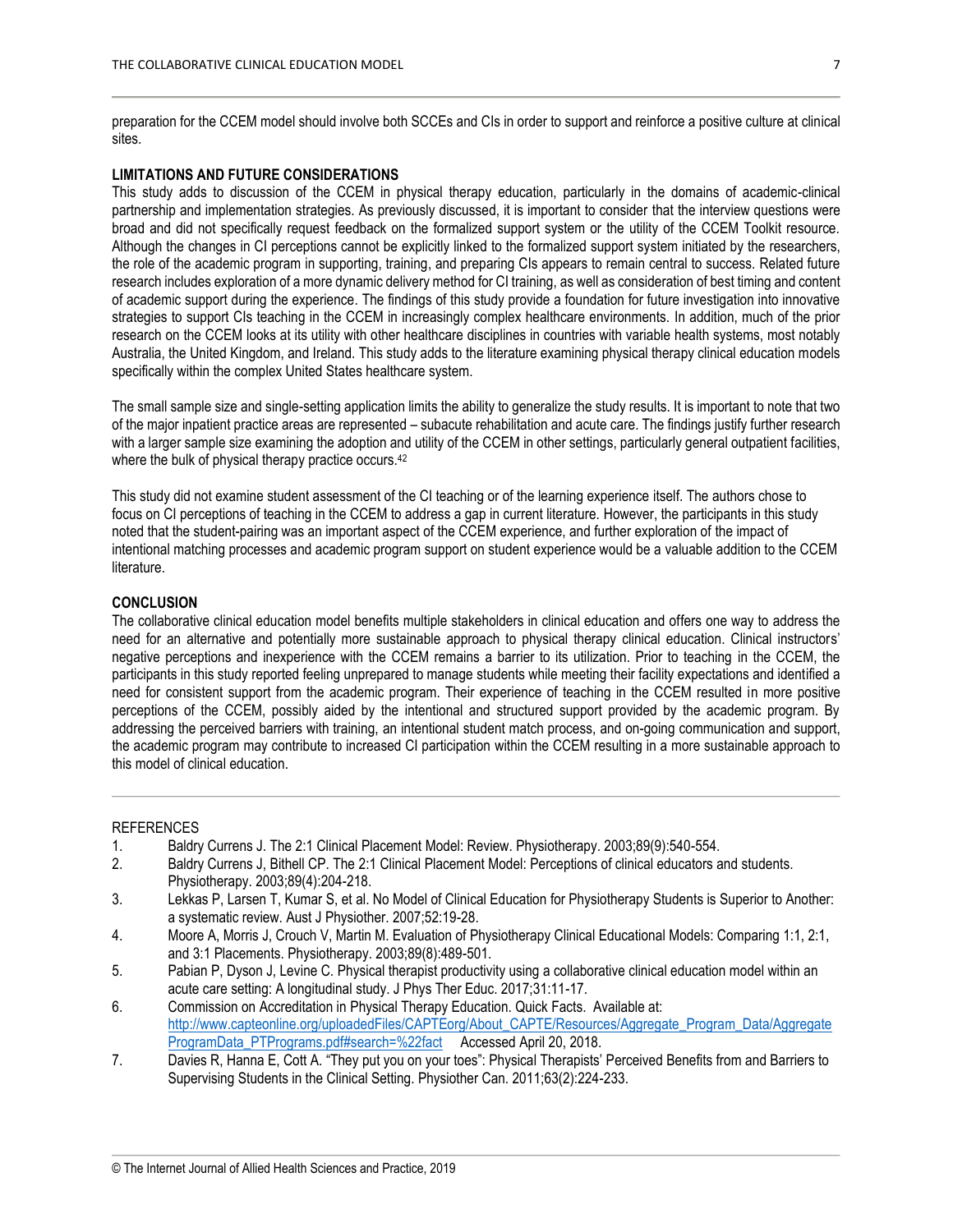- 8. Dyrbye L, Shanafelt T, Sinsky C, et al. Burnout among health care professionals: A call to explore and address this underrecognized threat to safe, high-quality care. NAM Perspectives. 2017. Accessed December 22, 2017.
- 9. Gustafsson L, Brown T, McKinstry C, Caine A-M. Practice education: a snapshot from Australian university programmes. Aust Occup Ther J. 2017;64:159-169.
- 10. McAllister L. Issues and innovations in clinical education. Advances in Speech Language Pathology. 2005;7(3):138- 148.
- 11. Dillon L, Tomaka J, Chriss C, Gutierrez C, Hairston J. The effect of student clinical experiences on clinician productivity. J Allied Health. 2003;32:261-265.
- 12. Hall M, Poth C, Manns P, Beaupre L. An Exploration of Canadian Physiotherapists' Decisions about Whether to Supervise Physiotherapy Students: Results from a National Survey. Physiother Can. 2016;68(2):141-148.
- 13. Ohman A, Hagg K, Dahlgren L. A stimulating, practice-based job facing increased stress- clinical supervisors' perceptions of professional role, physiotherapy education and the status of the profession. Adv Physiother. 2005;7(3):114-122.
- 14. Bhagwat M, Hewetson R, Jones L, et al. Comparison of paired and single clinical placement models: a time-use analysis. Int J Lang Commun Disord. 2018;53(7):468-479.
- 15. Briffa C, Porter J. A systematic review of the collaborative clinical education model to inform speech-language pathology practice. Int J Speech-Lang Pathol. 2013;15(6):564-574.
- 16. DeClute J, Ladyshewsky R. Enhancing clinical competence using a collaborative clinical education model. Phys Ther. 1993;73(10):689-697.
- 17. Ladyshewsky R, Barrie S, Drake V. A comparison of productivity and learning outcome in individual and cooperative physical therapy clinical education model. Phys Ther. 1998;78:1288-1298.
- 18. Ladyshewsky R. Clinical teaching and the 2:1 student-to-clinical instructor ratio. J Phys Ther Educ. 1993;7:31-35.
- 19. Gallagher M, Cahill M. Research article: Using the 2:1 Model of Practice Education in an Irish setting. Irish J of Occup Ther. 2008;36(1):21-26.
- 20. Lynam A, Corish C, Connolly D. Development of a framework to facilitate a collaborative peer learning 2:1 model of practice placement education. Nutr Diet. 2015;72:170-175.
- 21. Price D, Whiteside M. Implementing the 2:1 student placement model in occupational therapy: Strategies for practice. Aust Occup Ther J. 2016;63:123-129.
- 22. Rindflesch A, Dunfee H, Cieslak K, et al. Collaborative Model of Clinical Education in Physical and Occupational Therapy at the Mayo Clinic. J Allied Health. 2009;38:132-142.
- 23. Alpine L, Caldas F, Barrett E. Evaluation of a 2 to 1 peer placement supervision model by physiotherapy students and their educators. Physiother Theory Pract. 2018 Apr 2:1-8.
- 24. Ladyshewsky R. Enhancing Service Productivity in Acute Care Inpatient Settings using a Collaborative Clinical Education Model. Phys Ther. 1995;75:503-510.
- 25. Recker-Hughes C, Wetherbee E, Buccieri KM, Timmerberg JF, Stolfi AM. Essential Characteristics of Quality Clinical Education Experiences: Standards to Facilitate Learning. J Phys Ther Educ. 2014;28(Supp 1):48-55.
- 26. Fairbrother M, Nicole M, Blackford J, Nagarajan S, McAllister L. A new model of clinical education to increase student placement availability:the capacity development facilitator model. Asia-Pacific Journal of Cooperative Education. 2016;17(1):45-59.
- 27. Rindflesch A, Hoversten K, Patterson B, Thomas L, Dunfee H. Students' description of factors contributing to a meaningful clinical experience in entry-level physical therapist professional education. Work. 2013;44(3):265-274.
- 28. Sevenhuysen S, Thorpe J, Molloy E, Keating J, Haines T. Peer-Assisted Learning in Education of Allied Health Professional Students in the Clinical Setting. J Allied Health. 2017;46(1):26-35.
- 29. Sevenhuysen S, Haines T, Kiegaldie D, Molloy E. Implementing collaborative and peer-assisted learning. Clin Teach. 2016;13(5):325-331.
- 30. Sevenhuysen S, Skinner E, Farlie M, et al. Educators and students prefer traditional clinical education to a peerassisted learning model, despite similar student performance outcomes: a randomised trial. J Physiother. 2014;60(4):209-216.
- 31. Sarantakos S. Social Research. 3rd ed. Hampshire: Palgrave Macmillan; 2005.
- 32. Braun V, Clarke V. Using thematic analysis in psychology. Qual Res in Psychol. 2006;3(2):77-101.
- 33. Dawes J, Lambert P. Practice educators' experiences of supervising two students on allied health practice-based placements. J Allied Health. 2010;39(1):20-27.
- 34. Schunk D. Learning Theories: An Educational Perspective. 6th ed. Boston, MA: Pearson Education, Inc.; 2012.
- 35. Sevenhuysen S, Farlie M, Keating J, Haines T, Molloy E. Physiotherapy students and clinical educators perceive several ways in which incorporating peer-assisted learning could improve clinical placements: a qualitative study. J Physiother. 2015;61(2):87-92.